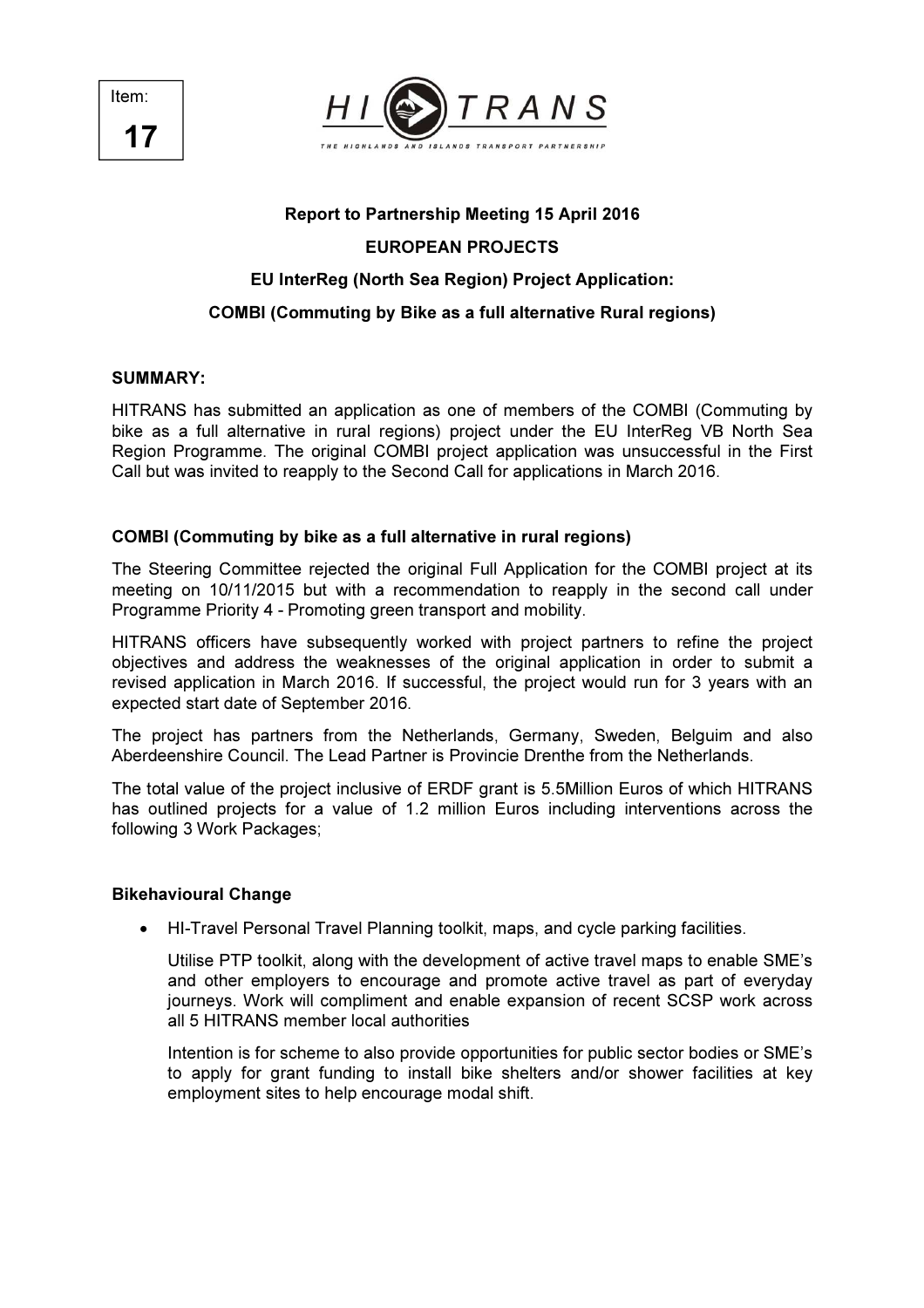• (E)bike club pilots

Develop two (E)bike pilots current locations are identified as Papa Westray where scheme would be integrated with island ferry and air services and one in the Moray Firth.

• The Final Mile: Integrating Bikes and Buses

Establish bike racks and / or trailers on key bus routes for active travel, where local commuters have to cycle a distance to reach a strategic bus link or require a bus for the first and / or final mile of their commute on commuter corridors where traditional infrastructure solutions do not provide cost effective solutions.

Additionally, this pilot will trial integrated bus / cycle shelter provision, to ensure bikes are located in a safe environment while utilising public transport. This will encourage people to cycle longer to reach their link to public transport into the main settlements.

## Bike to the Future: Infrastructural and Technological Innovations (HITRANS Work Package Lead)

• Innovative approaches to encouraging cycle commuting in rural areas

Undertake 3 separate pilots trialling different sustainable lighting infrastructure at three locations within the Highlands and Islands with the objective of enabling people in rural areas to commute throughout the year.

### Bicycle Barometer: Making the most of cycling data

Using cycling data to help deliver change

Collaborate with Lead partner Drenthe to develop and implement a new open source data platform for commuting cyclists of all abilities with a view to monitoring where, when, why and how often they cycle. Use this data as a tool to help prioritise spend of active travel budgets.

Enhance current data collection of active travel network

Monitoring and evaluation of other workstreams.

#### RECOMMENDATIONS

Members are invited to note the report and consider opportunities which the COMBI project may present if successful in being awarded EU InterReg funding.

| <b>Risk</b>         | impact | Comment                                                                                                                                                      |
|---------------------|--------|--------------------------------------------------------------------------------------------------------------------------------------------------------------|
| <b>RTS</b> delivery |        | The Research and Development Programme is the key<br>mechanism by which HITRANS promotes delivery of the<br>Transport Strategy for the Highlands and Islands |
| Policy              |        | COMBI supports several Active Travel priorities within the<br><b>RTS</b>                                                                                     |
| Financial           |        | The application will be considered in August 2016, with the<br>projects expected to run between 2016-2019 if successful                                      |